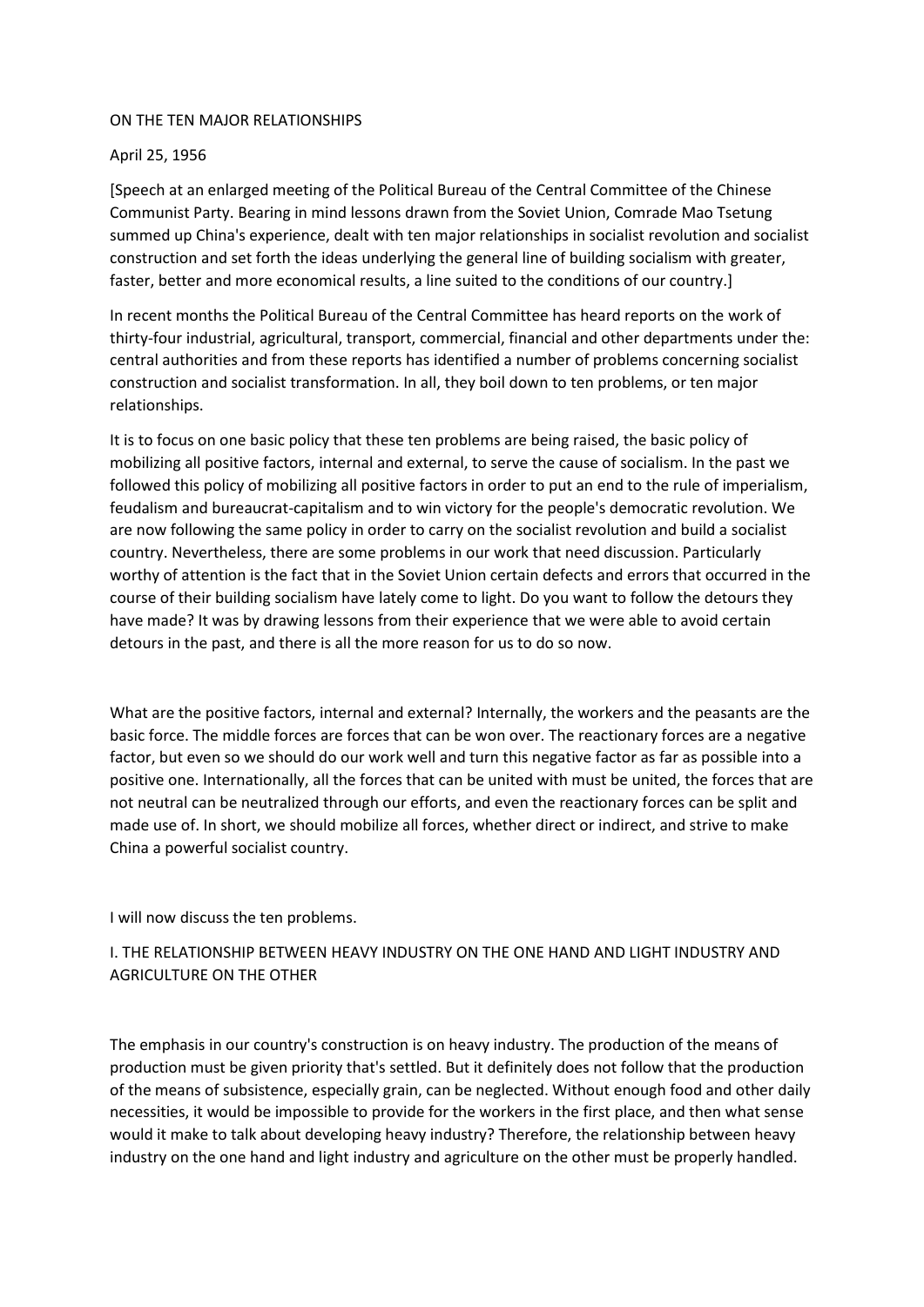In dealing with this relationship we have not made mistakes of principle. We have done better than the Soviet Union and a number of East European countries. The prolonged failure of the Soviet Union to reach the highest pre-October Revolution level in grain output, the grave problems arising from the glaring disequilibrium between the development of heavy industry and that of light industry in some East European countries -- such problems do not exist in our country. Their lop-sided stress on heavy industry to the neglect of agriculture and light industry results in a shortage of goods on the market and an unstable currency. We, on the other hand, attach more importance to agriculture and light industry. We have all along attended to and developed agriculture and have to a considerable degree ensured the supply of grain and raw materials necessary for the development of industry. Our daily necessities are in fairly good supply and our prices and currency are stable.

The problem now facing us is that of continuing to adjust properly the ratio between investment in heavy industry on the one hand and in agriculture and light industry on the other in order to bring about a greater development of the latter. Does this mean that heavy industry is no longer primary? No. It still is, it still claims the emphasis in our investment. But the proportion for agriculture and light industry must be somewhat increased.

What will be the results of this increase? First, the daily needs of the people will be better satisfied, and, second, the accumulation of capital will be speeded up so that we can develop heavy industry with greater and better results. Heavy industry can also accumulate capital, but, given our present economic conditions, light industry and agriculture can accumulate more and faster.

Here the question arises: Is your desire to develop heavy industry genuine or feigned, strong or weak? If your desire is feigned or weak, then you will hit agriculture and light industry and invest less in them. If your desire is genuine or strong, then you will attach importance to agriculture and light industry so that there will be more grain and more raw materials for light industry and a greater accumulation of capital. And there will be more funds in the future to invest in heavy industry.

There are now two possible approaches to our development of heavy industry: one is to develop agriculture and light industry less, and the other is to develop them more. In the long run, the first approach will lead to a smaller and slower development of heavy industry, or at least will put it on a less solid foundation, and when the over-all account is added up a few decades hence, it will not prove to have paid. The second approach will lead to a greater and faster development of heavy industry and, since it ensures the livelihood of the people, it will lay a more solid foundation for the development of heavy industry.

# II. THE RELATIONSHIP BETWEEN INDUSTRY IN THE COASTAL REGIONS AND INDUSTRY IN THE INTERIOR

In the past our industry was concentrated in the coastal regions. By coastal regions we mean Liaoning, Hopei, Peking, Tientsin, eastern Honan, Shantung, Anhwei, Kiangsu, Shanghai, Chekiang,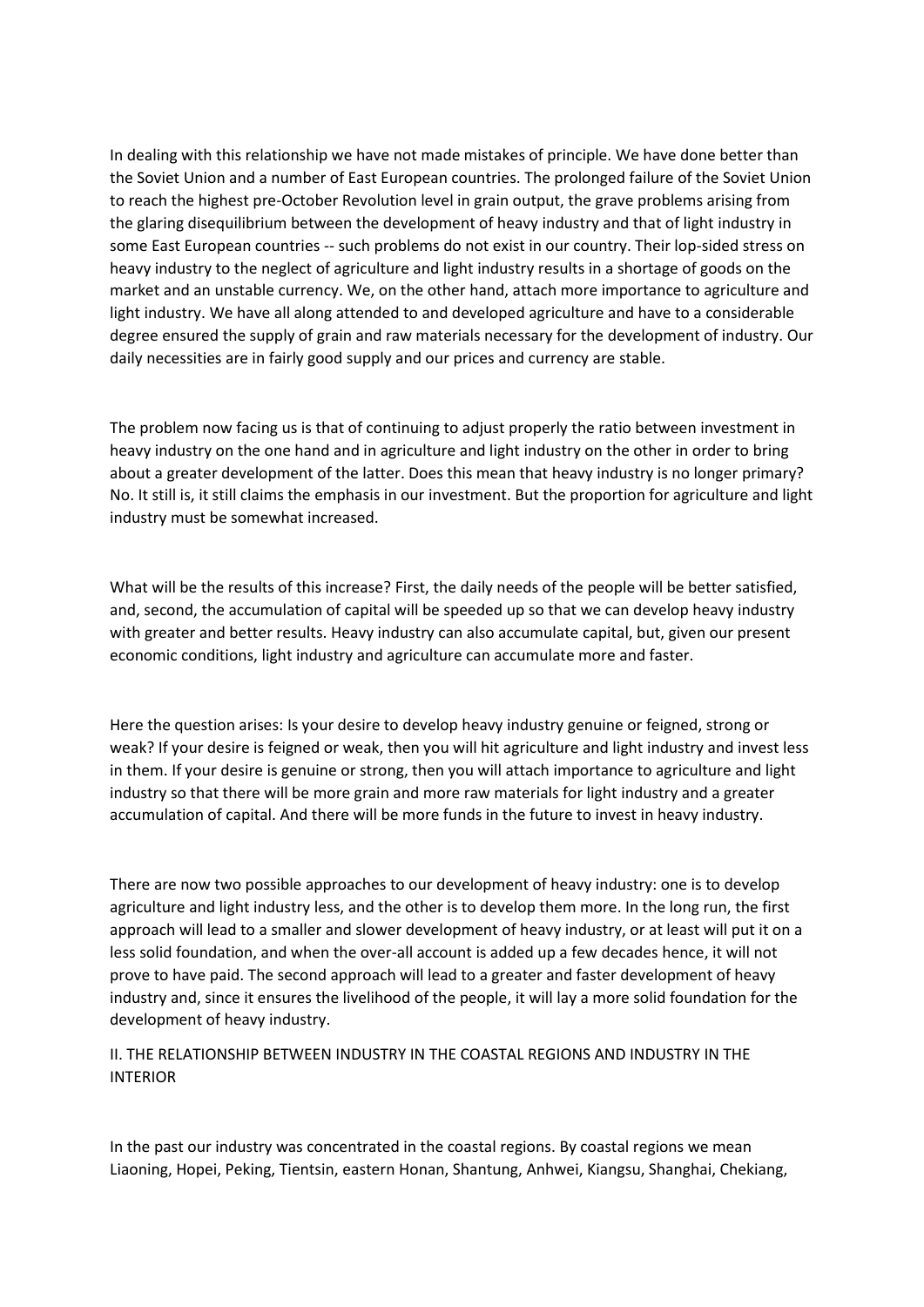Fukien, Kwangtung and Kwangsi. About 70 per cent of all our industry, both light and heavy, is to be found in the coastal regions and only 30 percent in the interior. This irrational situation is a product of history. The coastal industrial base must be put to full use, but to even out the distribution of industry as it develops we must strive to promote industry in the interior. We have not made any major mistakes on the relationship between the two. However, in recent years we have underestimated coastal industry to some extent and have not given great enough attention to its development. This must change.

Not so long ago, there was still fighting in Korea and the international situation was quite tense; this could not but affect our attitude towards coastal industry. Now, it seems unlikely that there will be a new war of aggression against China or another world war in the near future and there will probably be a period of peace for a decade or more. It would therefore be wrong if we still fail to make full use of the plant capacity and technical forces of coastal industry. If we are to have only five years, not to say ten, we should still work hard to develop industries in the coastal regions for four years and evacuate them when war breaks out in the fifth. According to available information, in light industry the construction of a plant and its accumulation of capital generally proceed quite rapidly. After the whole plant goes into production, it can earn enough in four years to build three new factories, or two, or one or at least half of one, in addition to recouping its capital outlay. Why shouldn't we do such profitable things? The notion that the atom bomb is already overhead and about to fall on us in a matter of seconds is a calculation at variance with reality and it would be wrong to take a negative attitude towards coastal industry on this account.

It does not follow that all new factories should be built in the coastal regions. Without doubt, the greater part of the new industry should be located in the interior so that industry may gradually become evenly distributed; moreover, this will help our preparations against war. But a number of new factories and mines, even some large ones, may also be built in the coastal regions. As for the expansion and reconstruction of the light and heavy industries already in the coastal regions, we have done a fair amount of work in the past and will do much more in the future.

Making good use of the old industries in the coastal regions and developing their capacities will put us in a stronger position to promote and support industry in the interior. To adopt a negative attitude would be to hinder the latter's speedy growth. So it is likewise a question of whether the desire to develop industry in the interior is genuine or not. If it is genuine and not feigned, we must more actively use and promote industry in the coastal regions, especially light industry.

## III. THE RELATIONSHIP BETWEEN ECONOMIC CONSTRUCTION AND DEFENCE CONSTRUCTION

National defence is indispensable. Our defence capabilities have attained a certain level. As a result of the war to resist U.S. aggression and aid Korea and of several years of training and consolidation, our armed forces have grown more powerful and are now stronger than was the Soviet Red Army before the Second World War; also, there have been improvements in armaments. Our defence industry is being built up. Ever since Pan Ku separated heaven and earth, we have never been able to make planes and cars, and now we are beginning to make them.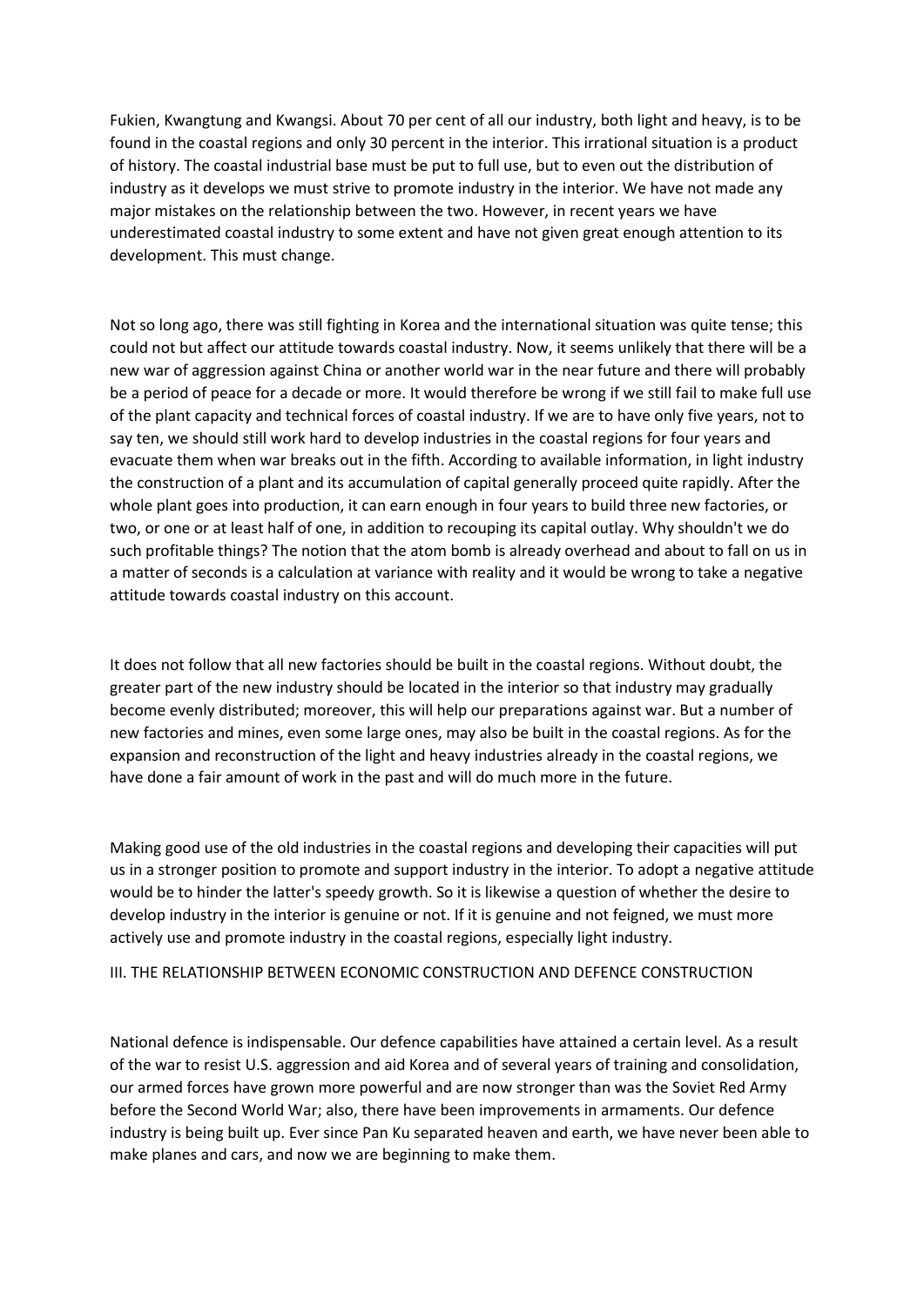We do not have the atom bomb yet. But neither did we have planes and artillery in the past. We defeated the Japanese imperialists and Chiang Kai-shek with millet plus rifles. We are stronger than before and will be stronger still in the future. We will have not only more planes and artillery but atom bombs too. If we are not to be bullied in the present-day world, we cannot do without the bomb. Then what is to be done about it? One reliable way is to cut military and administrative expenditures down to appropriate proportions and increase expenditures on economic construction. Only with the faster growth of economic construction can there be greater progress in defence construction.

At the Third Plenary Session of the Seventh Central Committee of our Party in 1950, we already raised the question of streamlining the state apparatus and reducing military and administrative expenditures and considered this measure to be one of the three prerequisites for achieving a fundamental turn for the better in our financial and economic situation. In the period of the First Five-Year Plan, military and administrative expenditures accounted for 30 per cent of the total expenditures in the state budget. This proportion is much too high. In the period of the Second Five-Year Plan, we must reduce it to around 20 per cent, so that more funds can be released for building more factories and turning out more machines. After a time, we shall not only have plenty of planes and artillery but probably have our own atom bombs as well.

Here again the question arises: Is your desire for the atom bomb genuine and very keen? Or is it only lukewarm and not so very keen? If your desire is genuine and very keen, then you will reduce the proportion of military and administrative expenditures and spend more on economic construction. If your desire is not genuine or not so very keen, you will stay in the old rut. This is a matter of strategic policy, and I hope the Military Commission will discuss it.

Would it be all right to demobilize all our troops now? No, it would not. For enemies are still around, and we are being bullied and encircled by them. We must strengthen our national defence, and for that purpose we must first of all strengthen our work in economic construction.

## IV. THE RELATIONSHIP BETWEEN THE STATE, THE UNITS OF PRODUCTION AND THE PRODUCERS

The relationship between the state on the one hand and factories and agricultural co-operatives on the other and the relationship between factories and agricultural co-operatives on the one hand and the producers on the other should both be handled well. To this end we should consider not just one side but all three, the state, the collective and the individual, or, as we used to say, "take into consideration both the army and the people" and "take into consideration both the public and the private interest". In view of the experience of the Soviet Union as well as our own, we must see to it that from now on this problem is solved much better.

Take the workers for example. As their labour productivity rises, there should be a gradual improvement in their working conditions and collective welfare. We have always advocated plain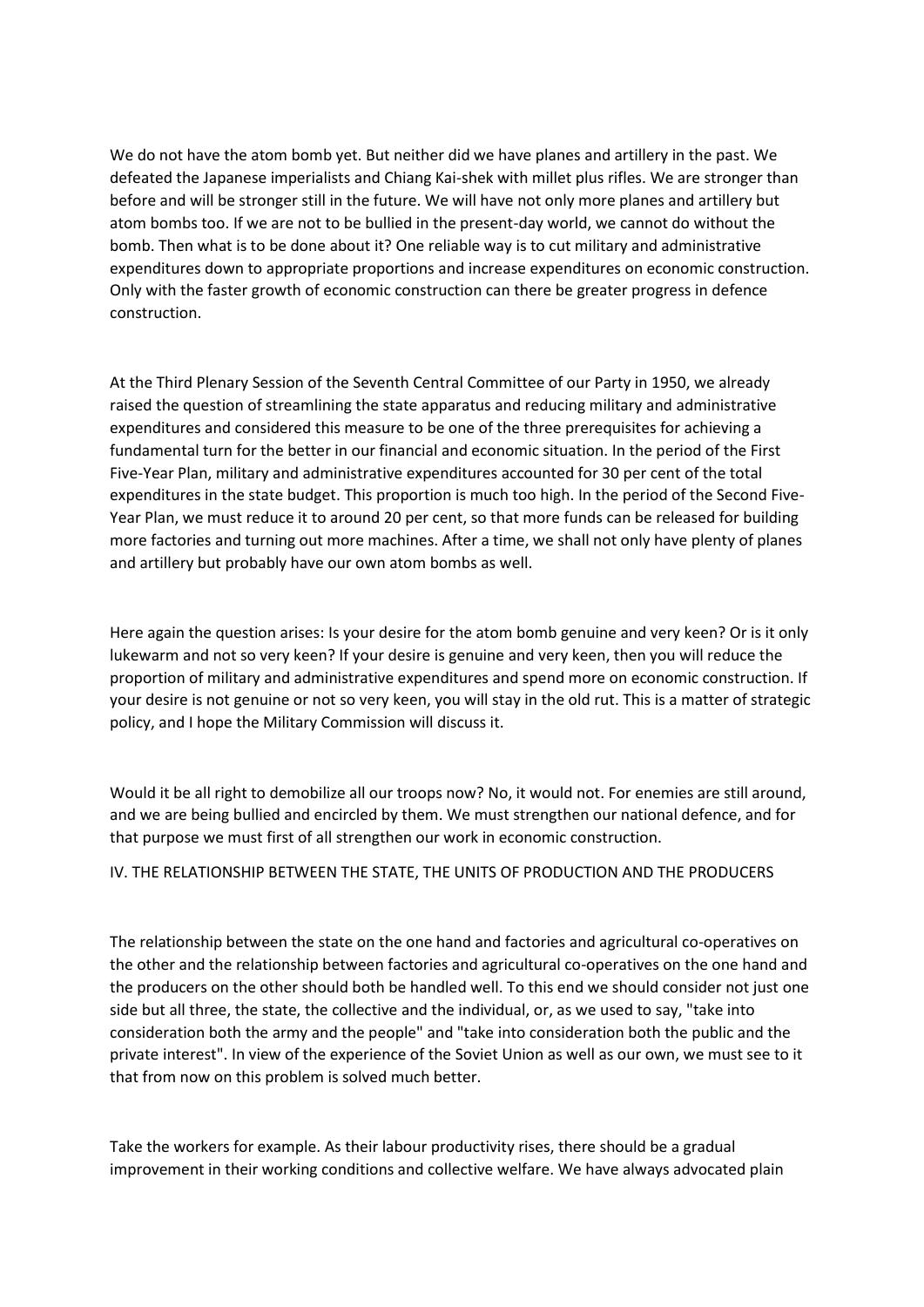living and hard work and opposed putting personal material benefits above everything else; at the same time we have always advocated concern for the livelihood of the masses and opposed bureaucracy, which is callous to their well-being. With the growth of our economy as a whole, wages should be appropriately adjusted. We have recently decided to increase wages to some extent, mainly the wages of those at the lower levels, the wages of the workers, in order to narrow the wage gap between them and the upper levels. Generally speaking, our wages are not high, but compared with the past the life of our workers has greatly improved because, among other things, more people are employed and prices remain low and stable. Under the regime of the proletariat, our workers have unfailingly displayed high political consciousness and enthusiasm for labour. When at the end of last year the Central Committee called for a fight against Right conservatism, the masses of workers warmly responded and, what was exceptional, overfulfilled the plan for the first quarter of the year by working all out for three months. We must strive to encourage this zeal for hard work and at the same time pay still greater attention to solving the pressing problems in their work and everyday life.

Here I would like to touch on the question of the independence of the factories under unified leadership. It's not right, I'm afraid, to place everything in the hands of the central or the provincial and municipal authorities without leaving the factories any power of their own, any room for independent action, any benefits. We don't have much experience on how to share power and returns properly among the central authorities, the provincial and municipal authorities and the factories, and we should study the subject. As a matter of principle, centralization and independence form a unity of opposites, and there must be both centralization and independence. For instance, we are now having a meeting, which is centralization; after the meeting, some of us will go for a walk, some will read books, some will go to eat, which is independence. If we don't adjourn the meeting and give everyone some independence but let it go on and on, wouldn't it be the death of us all? This is true of individuals, and no less true of factories and other units of production. Every unit of production must enjoy independence as the correlative of centralization if it is to develop more vigorously.

Now about the peasants. Our relations with the peasants have always been good, but we did make a mistake on the question of grain. In 1954 floods caused a decrease in production in some parts of our country, and yet we purchased 7,000 million more catties of grain. A decrease in production and an increase in purchasing -- this made grain the topic on almost everyone's lips in many places last spring and nearly every household talked about the state monopoly for marketing grain. The peasants were disgruntled, and there were a lot of complaints both inside and outside the Party. Although quite a few people indulged in deliberate exaggeration and exploited the opportunity to attack us, it cannot be said that we had no shortcomings. Inadequate investigation and failure to size up the situation resulted in the purchase of 7,000 million catties more; that was a shortcoming. After discovering it, we purchased 7,000 million catties less in 1955 and introduced a system of fixed quotas for grain production, purchasing and marketing [1] and, what's more, there was a good harvest. With a decrease in purchasing and an increase in production, the peasants had over 20,000 million more catties of grain at their disposal. Thus even those peasants who had complaints before said, "The Communist Party is really good." This lesson the whole Party must bear in mind.

The Soviet Union has adopted measures which squeeze the peasants very hard. It takes away too much from the peasants at too low a price through its system of so-called obligatory sales [2] and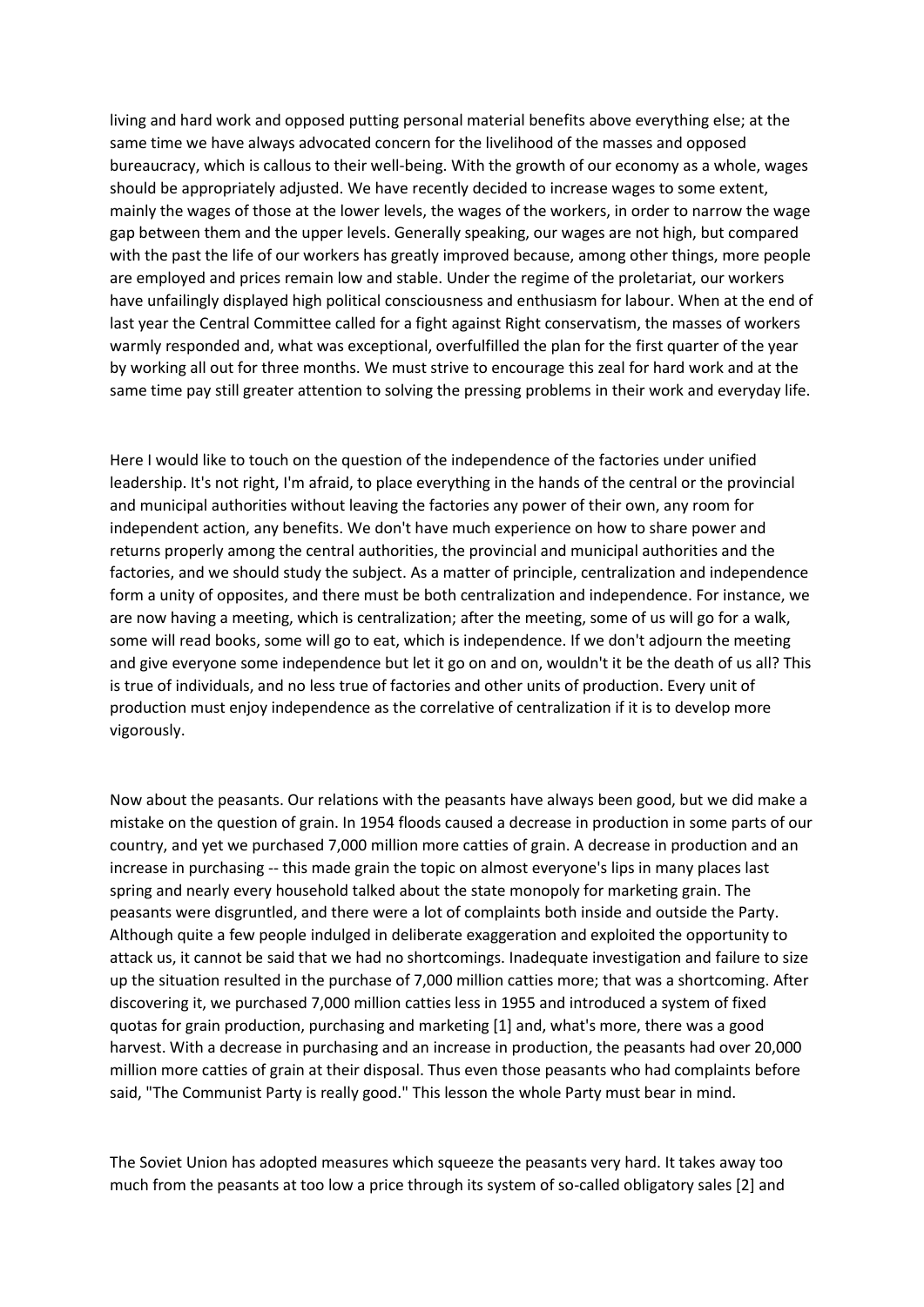other measures. This method of capital accumulation has seriously dampened the peasants' enthusiasm for production. You want the hen to lay more eggs and yet you don't feed it, you want the horse to run fast and yet you don't let it graze. What kind of logic is that!

Our policies towards the peasants differ from those of the Soviet Union and take into account the interests of both the state and the peasants. Our agricultural tax has always been relatively low. In the exchange of industrial and agricultural products we follow a policy of narrowing the price scissors, a policy of exchanging equal or roughly equal values. The state buys agricultural products at standard prices while the peasants suffer no loss, and, what is more, our purchase prices are gradually being raised. In supplying the peasants with manufactured goods we follow a policy of larger sales at a small profit and of stabilizing or appropriately reducing their prices; in supplying grain to the peasants in grain-deficient areas we generally subsidize such sales to a certain extent. Even so, mistakes of one kind or another will occur if we are not careful. In view of the grave mistakes made by the Soviet Union on this question, we must take greater care and handle the relationship between the state and the peasants well.

Similarly, the relationship between the co-operative and the peasants should be well handled. What proportion of the earnings of a co-operative should go to the state, to the co-operative and to the peasants respectively and in what form should be determined properly. The amount that goes to the co-operative is used directly to serve the peasants. Production expenses need no explanation, management expenses are also necessary, the accumulation fund is for expanded reproduction and the public welfare fund is for the peasants' well-being. However, together with the peasants, we should work out equitable ratios among these items. We must strictly economize on production and management expenses. The accumulation fund and the public welfare fund must also be kept within limits, and one shouldn't expect all good things to be done in a single year.

Except in case of extraordinary natural disasters, we must see to it that, given increased agricultural production, go per cent of the co-operative members get some increase in their income and the other lo per cent break even each year, and if the latter's income should fall, ways must be found to solve the problem in good time.

In short, consideration must be given to both sides, not to just one, whether they are the state and the factory, the state and the worker, the factory and the worker, the state and the co-operative, the state and the peasant, or the co-operative and the peasant. To give consideration to only one side, whichever it may be, is harmful to socialism and to the dictatorship of the proletariat. This is a big question which concerns 600 million people, and it calls for repeated education in the whole Party and the whole nation.

V. THE RELATIONSHIP BETWEEN THE CENTRAL AND THE LOCAL AUTHORITIES

The relationship between the central and the local authorities constitutes another contradiction. To resolve this contradiction, our attention should now be focussed on how to enlarge the powers of the local authorities to some extent, give them greater independence and let them do more, all on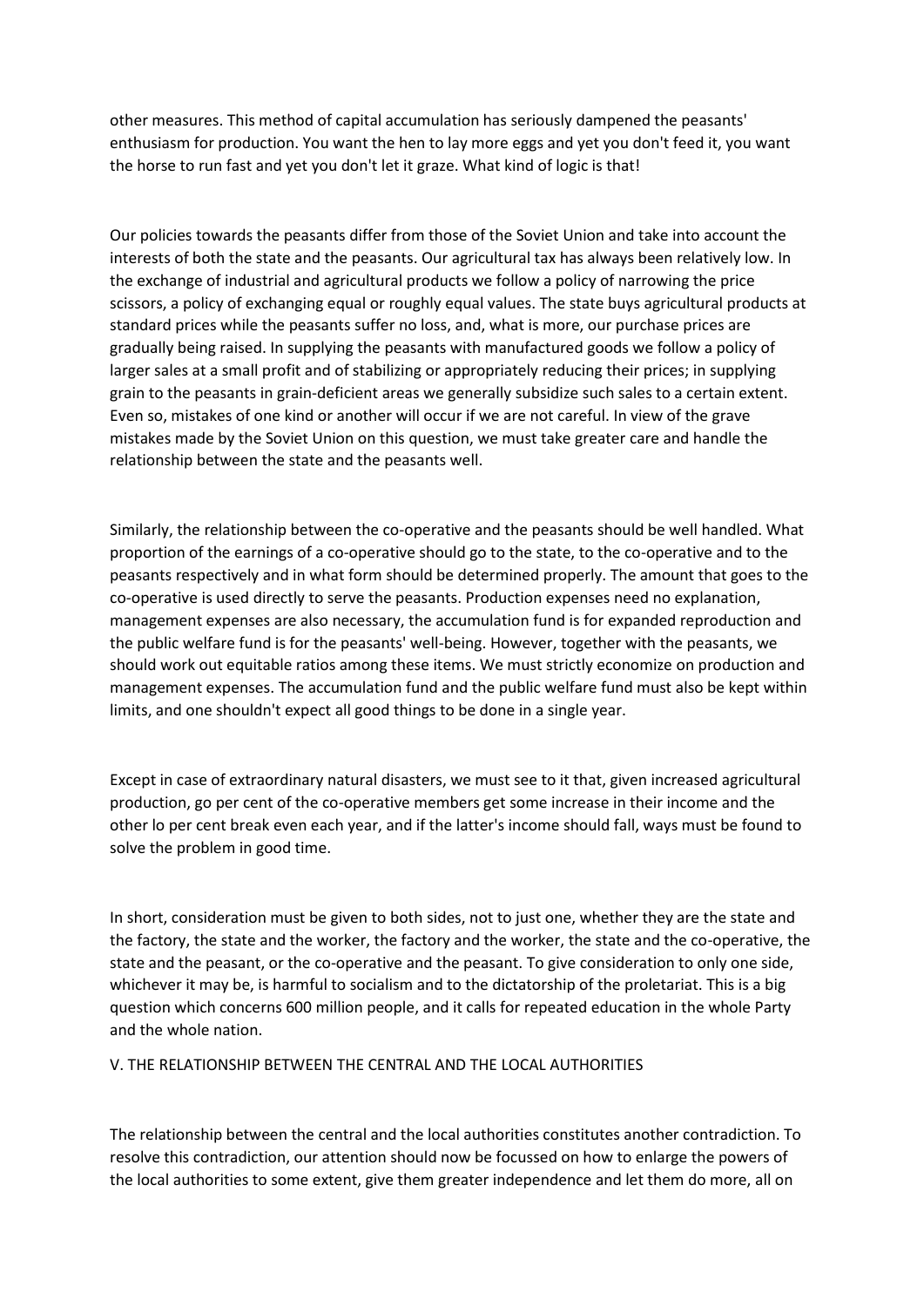the premise that the unified leadership of the central authorities is to be strengthened. This will be advantageous to our task of building a powerful socialist country. Our territory is so vast, our population is so large and the conditions are so complex that it is far better to have the initiative come from both the central and the local authorities than from one source alone. We must not follow the example of the Soviet Union in concentrating everything in the hands of the central authorities, shackling the local authorities and denying them the right to independent action.

The central authorities want to develop industry, and so do the local authorities. Even industries directly under the central authorities need assistance from the local authorities. And all the more so for agriculture and commerce. In short, if we are to promote socialist construction, we must bring the initiative of the local authorities into lay. If we are to strengthen the central authorities, we must attend to the interests of the localities.

At present scores of hands are reaching out to the localities, making things difficult for them. Once a ministry is set up, it wants to have revolution and so it issues orders. Since the ministries don't think it proper to issue orders to the Party committees and people's councils at the provincial level, they establish direct contact with the relevant departments and bureaus in the provinces and municipalities and give them orders every day. These orders are all supposed to come from the central authorities, even though neither the Central Committee of the Party nor the State Council knows anything about them, and they put a great strain on the local authorities. There is such a flood of statistical forms that they become a scourge. This state affairs must be changed.

We should encourage the style of work in which the local authorities are consulted on the matters to be taken up. It is the practice of the Central Committee of the Party to consult the local authorities; it never hastily issues orders without prior consultation. We hope that the ministries and departments under the central authorities will pay due attention to this and will first confer with the localities on all matters concerning them and issue no order without full consultation.

The central departments fall into two categories. Those in the first category exercise leadership right down to the enterprises, but their administrative offices and enterprises in the localities are also subject to supervision by the local authorities. Those in the second have the task of laying down guiding principles and mapping out work plans, while the local authorities assume the responsibility for putting them into operation.

For a large country like ours and a big Party like ours the proper handling of the relationship between the central and local authorities is of vital importance. Some capitalist countries pay great attention to this too. Although their social system is fundamentally different from ours, the experience of their growth is nevertheless worth studying. Take our own experience; the system of the greater administrative area instituted in the early days of our People's Republic was a necessity at that time, and yet it had shortcomings which were later exploited to a certain extent by the anti-Party alliance of Kao Kang and Jao Shu-shih. It was subsequently decided to abolish the greater administrative areas and put the various provinces directly under the central authorities; that was a correct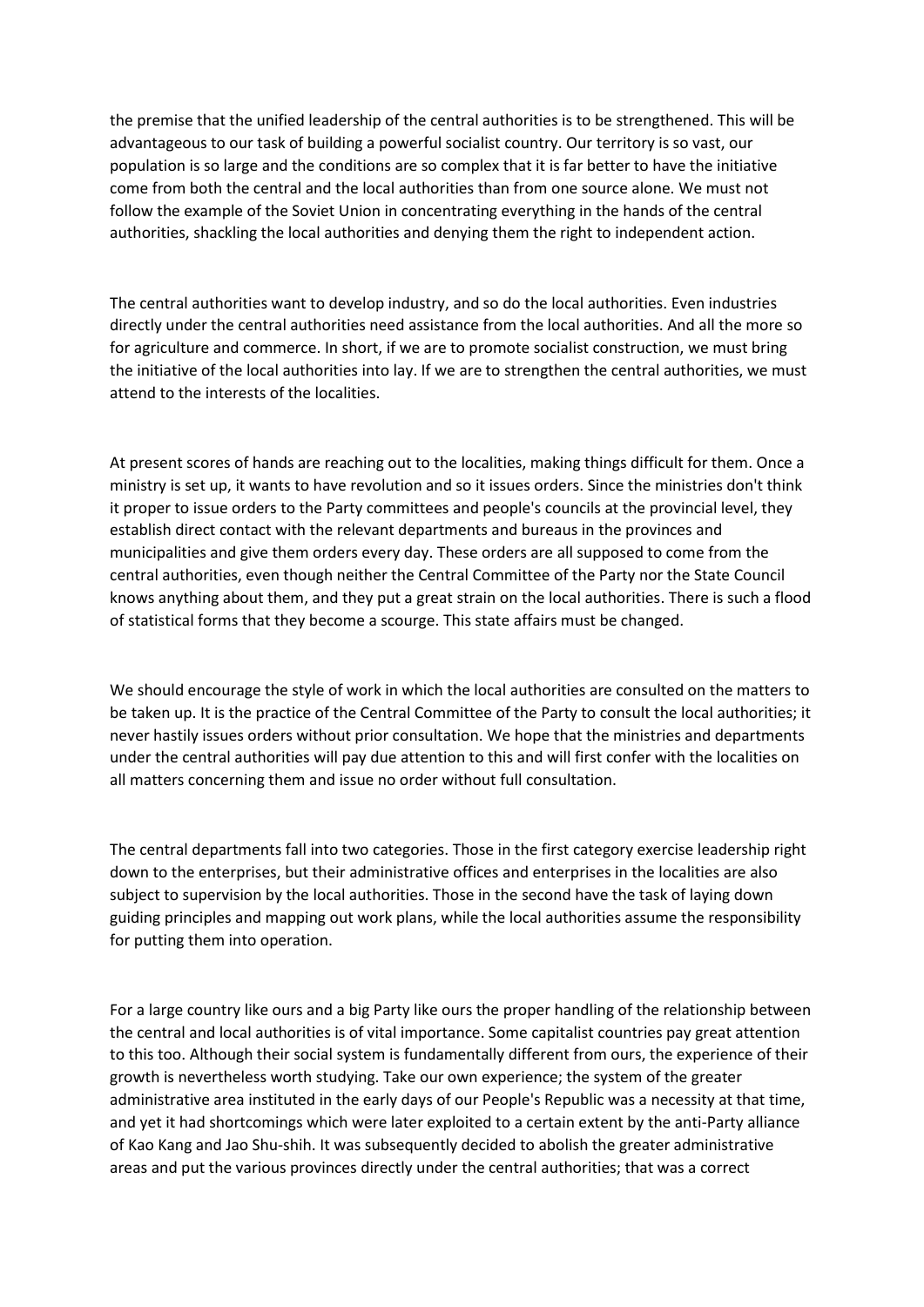decision. But neither was the outcome so satisfactory when matters went to the length of depriving the localities of their necessary independence. According to our Constitution, the legislative powers are all vested in the central authorities. But, provided that the policies of the central authorities are not violated, the local authorities may work out rules, regulations and measures in the light of their specific conditions and the needs of their work, and this is in no way prohibited by the Constitution. We want both unity and particularity. To build a powerful socialist country it is imperative to have a strong and unified central leadership and unified planning and discipline throughout the country; disruption of this indispensable unity is impermissible. At the same time, it is essential to bring the initiative of the local authorities into full play and let each locality enjoy the particularity suited to its local conditions. This particularity is not the Kao Kang type of particularity but one that is necessary for the interest of the whole and for the strengthening of national unity.

There is also the relationship between different local authorities, and here I refer chiefly to the relationship between the higher and lower local authorities. Since the provinces and municipalities have their own complaints about the central departments, can it be that the prefectures, counties, districts and townships have no complaints about the provinces and municipalities? The central authorities should take care to give scope to the initiative of the provinces and municipalities, and the latter in their turn should do the same for the prefectures, counties, districts and townships; in neither case should the lower levels be put in a strait-jacket. Of course comrades at the lower levels must be informed of the matters on which centralization is necessary and they must not act as they please. In short, centralization must be enforced where it is possible and necessary, otherwise it should not be imposed at all. The provinces and municipalities, prefectures, counties, districts and townships should all enjoy their own proper independence and rights and should fight for them. To fight for such rights in the interest of the whole nation and not of the locality cannot be called localism or an undue assertion of independence.

The relationship between different provinces and municipalities is also a kind of relationship between different local authorities, and it should be properly handled too. It is our consistent principle to advocate consideration for the general interest and mutual help and accommodation.

Our experience is still insufficient and immature on the question of handling the relationship between the central and local authorities and that between different local authorities. We hope that you will consider and discuss it in earnest and sum up your experience from time to time so as to enhance achievements and overcome shortcomings.

VI. THE RELATIONSHIP BETWEEN THE HAN NATIONALITY AND THE MINORITY NATIONALITIES

Comparatively speaking, our policy on the relationship between the Han nationality and the minority nationalities is sound and has won the favour of the minority nationalities. We put the emphasis on opposing Han chauvinism. Local-nationality chauvinism must be opposed too, but generally that is not where our emphasis lies.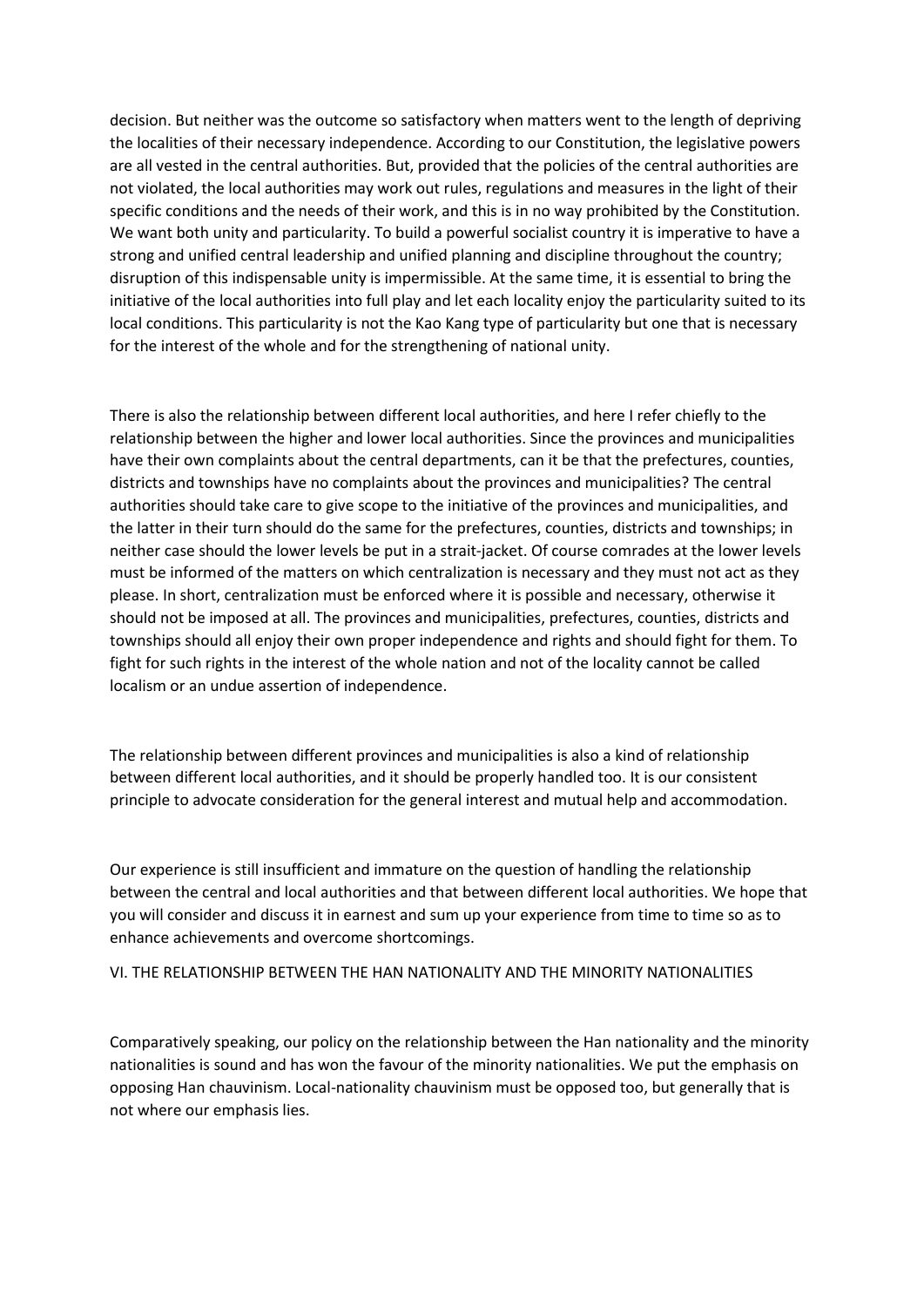The population of the minority nationalities in our country is small, but the area they inhabit is large. The Han people comprise 94 per cent of the total population, an overwhelming majority. If they practiced Han chauvinism and discriminated against the minority peoples, that would be very bad. And who has more land? The minority nationalities, who occupy 50 to 60 per cent of the territory. We say China is a country vast in territory, rich in resources and large in population; as a matter of fact, it is the Han nationality whose population is large and the minority nationalities whose territory is vast and whose resources are rich, or at least in all probability their resources under the soil are rich.

The minority nationalities have all contributed to the making of China's history. The huge Han population is the result of the intermingling of many nationalities over a long time. All through the ages, the reactionary rulers, chiefly from the Han nationality, sowed feelings of estrangement among our various nationalities and bullied the minority peoples. Even among the working people it is not easy to eliminate the resultant influences in a short time. So we have to make extensive and sustained efforts to educate both the cadres and the masses in our proletarian nationality policy and make a point of frequently reviewing the relationship between the Han nationality and the minority nationalities. One such review was made two years ago and there should be another now. If the relationship is found to be abnormal, then we must deal with it in earnest and not just in words.

We need to make a thorough study of what systems of economic management and finance will suit the minority nationality areas.

We must sincerely and actively help the minority nationalities to develop their economy and culture. In the Soviet Union the relationship between the Russian nationality and the minority nationalities is very abnormal; we should draw lessons from this. The air in the atmosphere, the forests on the earth and the riches under the soil are all important factors needed for the building of socialism, but n material factor can be exploited and utilized without the human factor We must foster good relations between the Han nationality and the minority nationalities and strengthen the unity of all the nationalities in the common endeavour to build our great socialist motherland.

### VII. THE RELATIONSHIP BETWEEN PARTY AND NON-PARTY

Which is better, to have just one party or several? As we see it now, it's perhaps better to have several parties. This has been true in the past and may well be so for the future; it means long-term , coexistence and mutual supervision.

In our country the various democratic parties, consisting primarily of the national bourgeoisie and its intellectuals, emerged during the resistance to Japan and the struggle against Chiang Kai-shek, and they continue to exist to this day. In this respect, China is different from the Soviet Union. We have purposely let the democratic parties remain, giving them opportunities to express their views and adopting a policy of both unity and struggle towards them. We unite with all those democratic personages who offer us well-intentioned criticisms. We should go on activating the enthusiasm of such people from the Kuomintang army and government as Wei Li-huang and Weng Wen-hao, who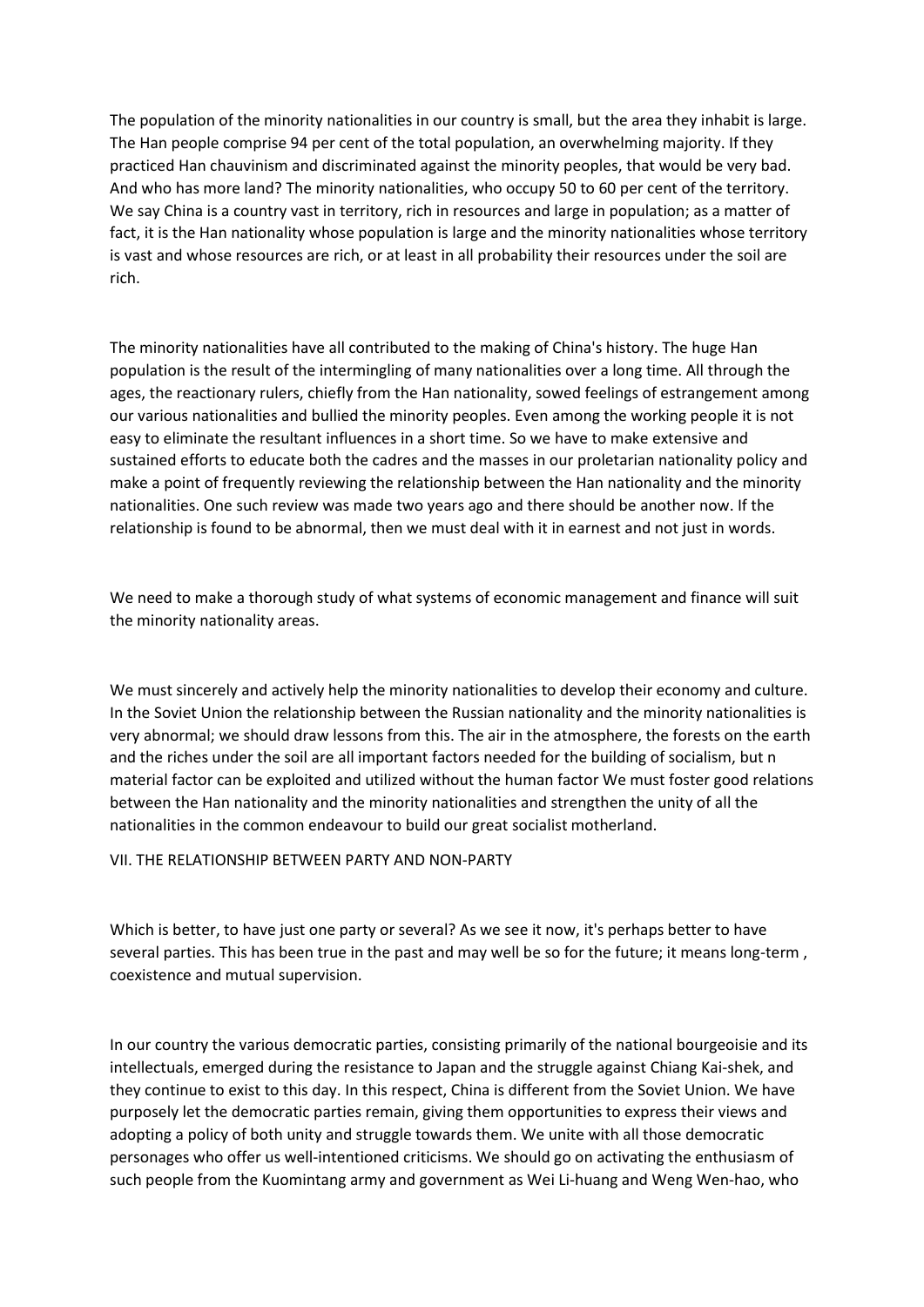are patriotic. We should even provide for such abusive types as Lung Yun, Liang Shu-ming and Peng Yi-hu and allow them to rail at us, while refuting their nonsense and accepting what makes sense in their rebukes. This is better for the Party, for the people and for socialism.

Since classes and class struggle still exist in China, there is bound to be opposition in one form or another. Although all the democratic parties and democrats without party affiliation have professed their acceptance of the leadership of the Chinese Communist Party, many of them are actually in opposition in varying degrees. On such matters as "carrying the revolution through to the end", the movement to resist U.S. aggression and aid Korea and the agrarian reform, they were against us and yet not against us. To this very day they have reservations about the suppression of counterrevolutionaries. They didn't want to have a constitution of the socialist type, for, as they said, the Common Programme was just perfect, and yet when the Draft Constitution came out, their hands all went up in favour. Things often turn into their opposites, and this is also true of the attitude of the democratic parties on many questions. They are in opposition, and yet not in opposition, often proceeding from being in opposition to not being in opposition.

The Communist Party and the democratic parties are all products of history. What emerges in history disappears in history. Therefore, the Communist Party will disappear one day, and so will the democratic parties. Is this disappearance so unpleasant? In my opinion, it will be very pleasant. I think it is just fine that one day we will be able to do away with the Communist Party and the dictatorship of the proletariat. Our task is to hasten their extinction. We have spoken about this point many times.

But at present we cannot do without the proletarian party and the dictatorship of the proletariat and, what is more, it is imperative that they should be made still more powerful. Otherwise, we would not be able to suppress the counter-revolutionaries, resist the imperialists and build socialism, or consolidate it when it is built. Lenin's theory on the proletarian party and the dictatorship of the proletariat is by no means "outmoded", as alleged by certain people. The dictatorship of the proletariat cannot but be highly coercive. Still, we must oppose bureaucracy and a cumbersome apparatus. I propose that the Party and government organs should be thoroughly streamlined and cut by two-thirds provided that no person dies and no work stops.

However, streamlining the Party and government organs does not mean getting rid of the democratic parties. I suggest you give attention to our united front work so as to improve our relations with them and make every possible effort to mobilize their enthusiasm for the cause of socialism.

VIII. THE RELATIONSHIP BETWEEN REVOLUTION AND COUNTER-REVOLUTION

What kind of factor are counter-revolutionaries? They are a negative factor, a destructive factor, they are forces opposed to the positive factors. Is it possible for counter-revolutionaries to change? The die-herds will undoubtedly never change. However, given the conditions in our country, most of the counter-revolutionaries will eventually change to a greater or lesser extent. Thanks to the correct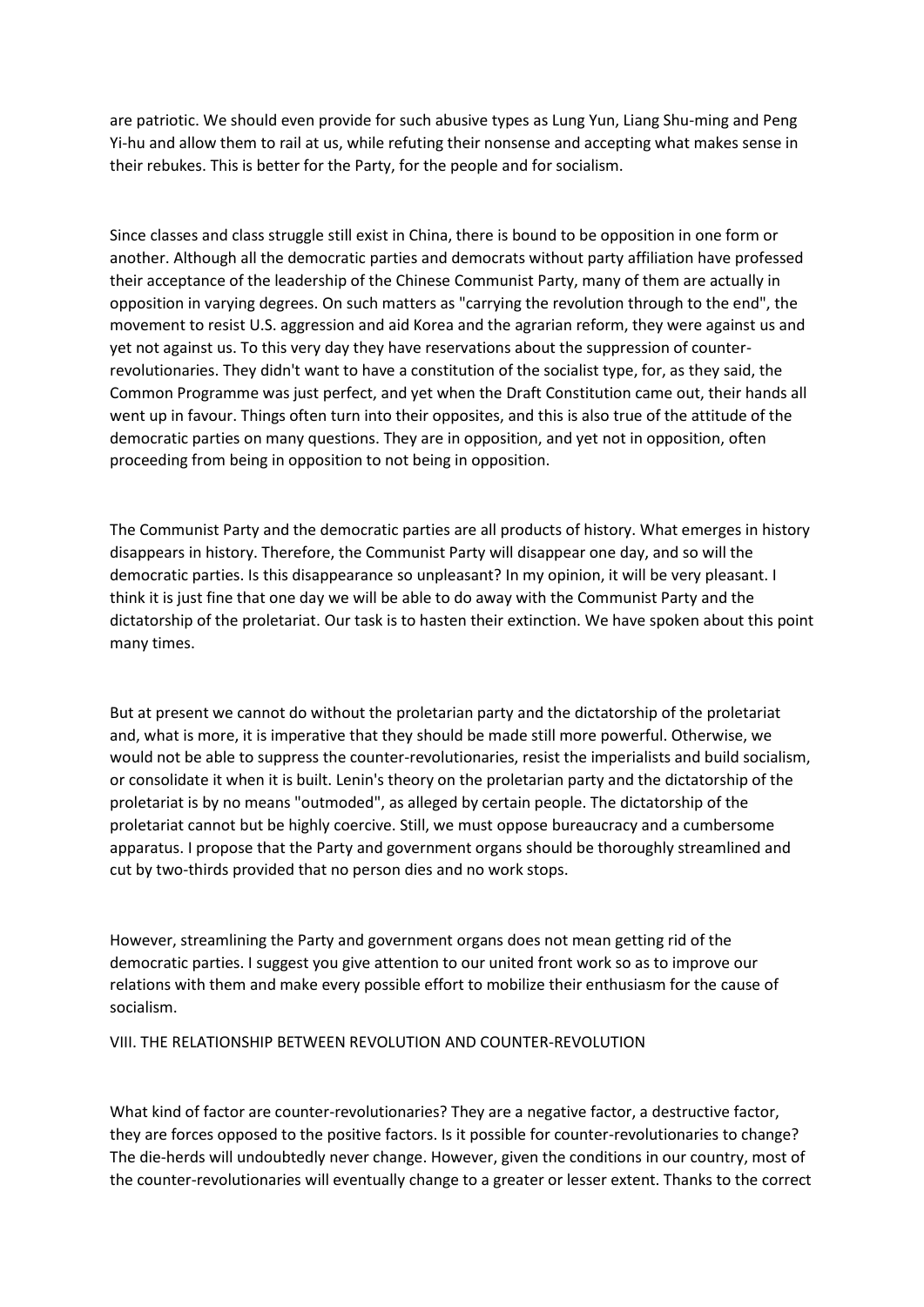policy we adopted, many have been transformed into persons no longer opposed to the revolution, and a few have even done some good.

The following points should be affirmed:

First, it should be affirmed that the suppression of counter-revolutionaries in 1951-1952 was necessary. There is a view that this campaign needn't have been launched. This is wrong.

Counter-revolutionaries may be dealt with in these ways: execution, imprisonment, supervision and leaving at large. Execution -- everybody knows what that means. By imprisonment we mean putting counter-revolutionaries in jail and reforming them through labour. By supervision we mean leaving them in society to be reformed under the supervision of the masses. By leaving at large we mean that generally no arrest is made in those cases where it is marginal whether to make an arrest, or that those arrested are set free for good behaviour. It is essential that different counterrevolutionaries should be dealt with differently on the merits of each case.

Now let's take execution in particular. True, we executed a number of people during the abovementioned campaign to suppress counter-revolutionaries. But what sort of people were they? They were counter-revolutionaries who owed the masses many blood debts and were bitterly hated. In a great revolution embracing 600 million people, the masses would not have been able to rise if we had not killed off such local despots as the "Tyrant of the East" and the "Tyrant of the West". Had it not been for that campaign of suppression, the people would not have approved our present policy of leniency. Now that some people have heard that Stalin wrongly put a number of people to death, they jump to the conclusion that we too were wrong in putting those counter-revolutionaries to death. This is a wrong view. It is of immediate significance today to affirm that it was absolutely right to execute those counter-revolutionaries.

Second, it should be affirmed that counter-revolutionaries still exist, although their number has greatly diminished. After the Hu Feng case surfaced, it was necessary to ferret out the counterrevolutionaries. The effort to clear out those who remain hidden must go on. It should be affirmed that there are still a small number of counter-revolutionaries carrying out counter-revolutionary sabotage of one kind or another. For example, they kill cattle, set fire to granaries, wreck factories, steal information and put up reactionary posters. Consequently, it is wrong to say that counterrevolutionaries have been completely eliminated and that we can therefore lay our heads on our pillows and just drop off to sleep. As long as class struggle exists in China and in the world, we should never relax our vigilance. Nevertheless, it would be equally wrong to assert that there are still large numbers of counter-revolutionaries.

Third, from now on there should be fewer arrests and executions in the suppression of counterrevolutionaries in society at large. They are the mortal and immediate enemies of the people and are deeply hated by them, and therefore a small number should be executed. But most of them should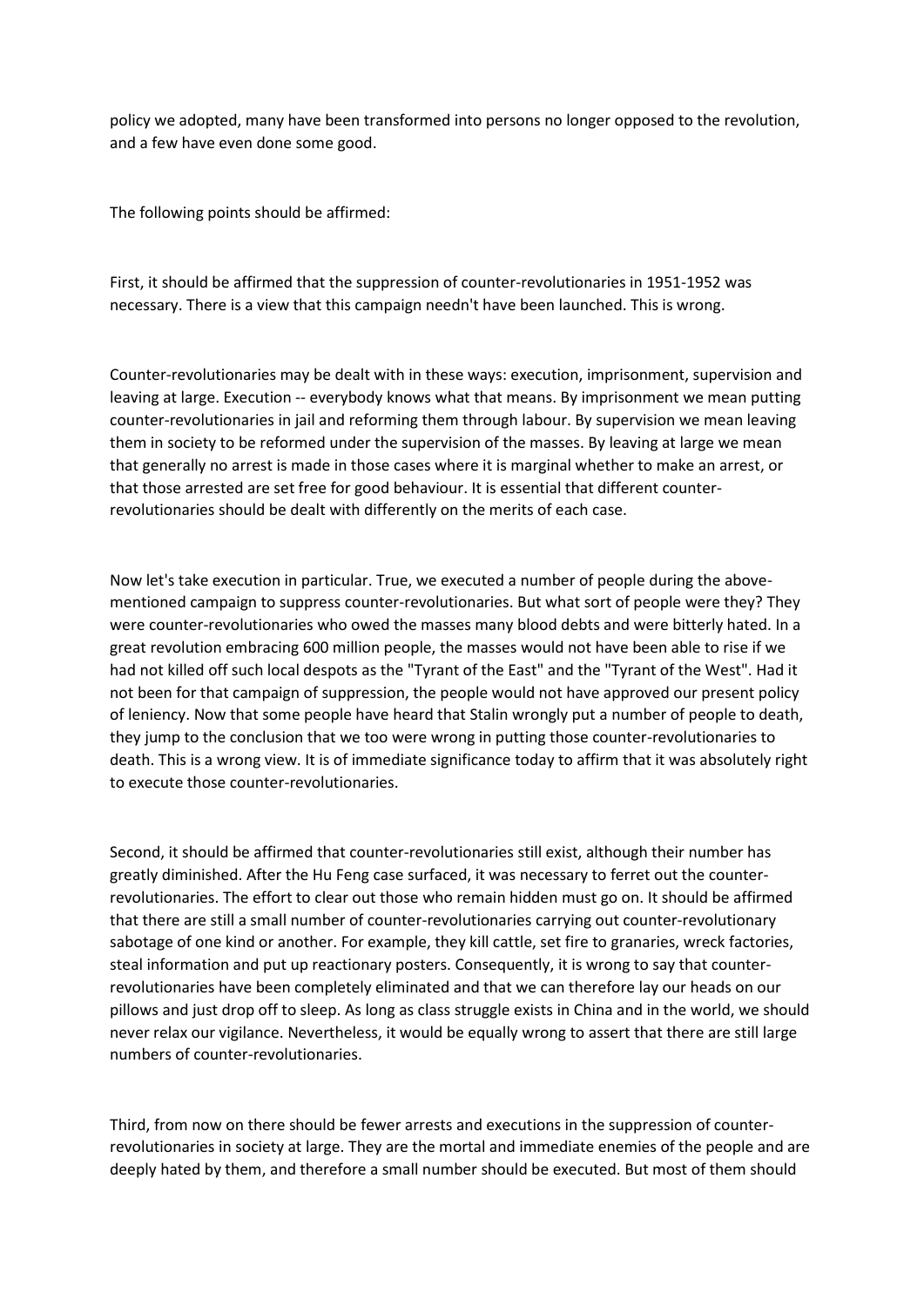be handed over to the agricultural co-operatives and made to work under supervision and be reformed through labour. All the same, we cannot announce that there will be no more executions, and we must not abolish the death penalty.

Fourth, in clearing out counter-revolutionaries in Party and government organs, schools and army units, we must adhere to the policy started in Yenan of killing none and arresting few. Confirmed counter-revolutionaries are to be screened by the organizations concerned, but they are not to be arrested by the public security bureaus, prosecuted by the procuratorial organs or tried by the law courts. Well over ninety out of every hundred of these counter-revolutionaries should be dealt with in this way. This is what we mean by arresting few. As for executions, kill none.

What kind of people are those we don't execute? We don't execute people like Hu Feng, Pan Hannien, Jao Shu-shih, or even captured war criminals such as Emperor Pu Yi and Kang Tse. We don't have them executed, not because their crimes don't deserve capital punishment but because such executions would yield no advantage. If one such criminal is executed, a second and a third will be compared with him in their crimes, and then many heads will begin to roll. This is my first point. Second, people may be wrongly executed. Once a head is chopped off, history shows it can't be restored, nor can it grow again as chives do, after being cut. If you cut off a head by mistake, there is no way to rectify the mistake, even if you want to. The third point is that you will have destroyed a source of evidence. You need evidence in order to suppress counter-revolutionaries. Often one counter-revolutionary serves as a living witness against another, an there will be cases where you may want to consult him. If you have got rid of him, you may not be able to get evidence any more. And this will be to the advantage of counter-revolution, not of revolution. The fourth point is that killing these counter-revolutionaries won't (1) raise production, (2) raise the country's scientific level, (3) help do away with the four pests, (4) strengthen national defence, or (5) help recover Taiwan. It will only earn you the reputation of killing captives, and killing captives has always given one a bad name. Another point is that counter-revolutionaries inside Party and government organ are different from those in society at large. The latter lord it over the masses while the former are somewhat removed from the masses, and therefore make enemies in general but seldom enemies in particular. What harm is there in killing none of them? Those who are physically fit for manual labour should be reformed through labour, and those who are not should be provided for. Counter-revolutionaries are trash, they are vermin, but once in your hands, you can make them perform some kind of service for the people.

But shall we enact a law stipulating that no counter-revolutionary in Party and government organs is to be executed? Ours is a poll for internal observance which need not be made public, and all we need do is carry it out as far as possible in practice. Supposing someone should throw a bomb into this building, killing everybody here, or half or one-third of the people present, what would you say - execute him or not execute him? Certainly he must be executed.

Adopting the policy of killing none when eliminating counter-revolutionaries from Party and government organs in no way prevent us from being strict with them. Instead, it serves as a safeguard against irretrievable mistakes, and if mistakes are made, it gives us a opportunity to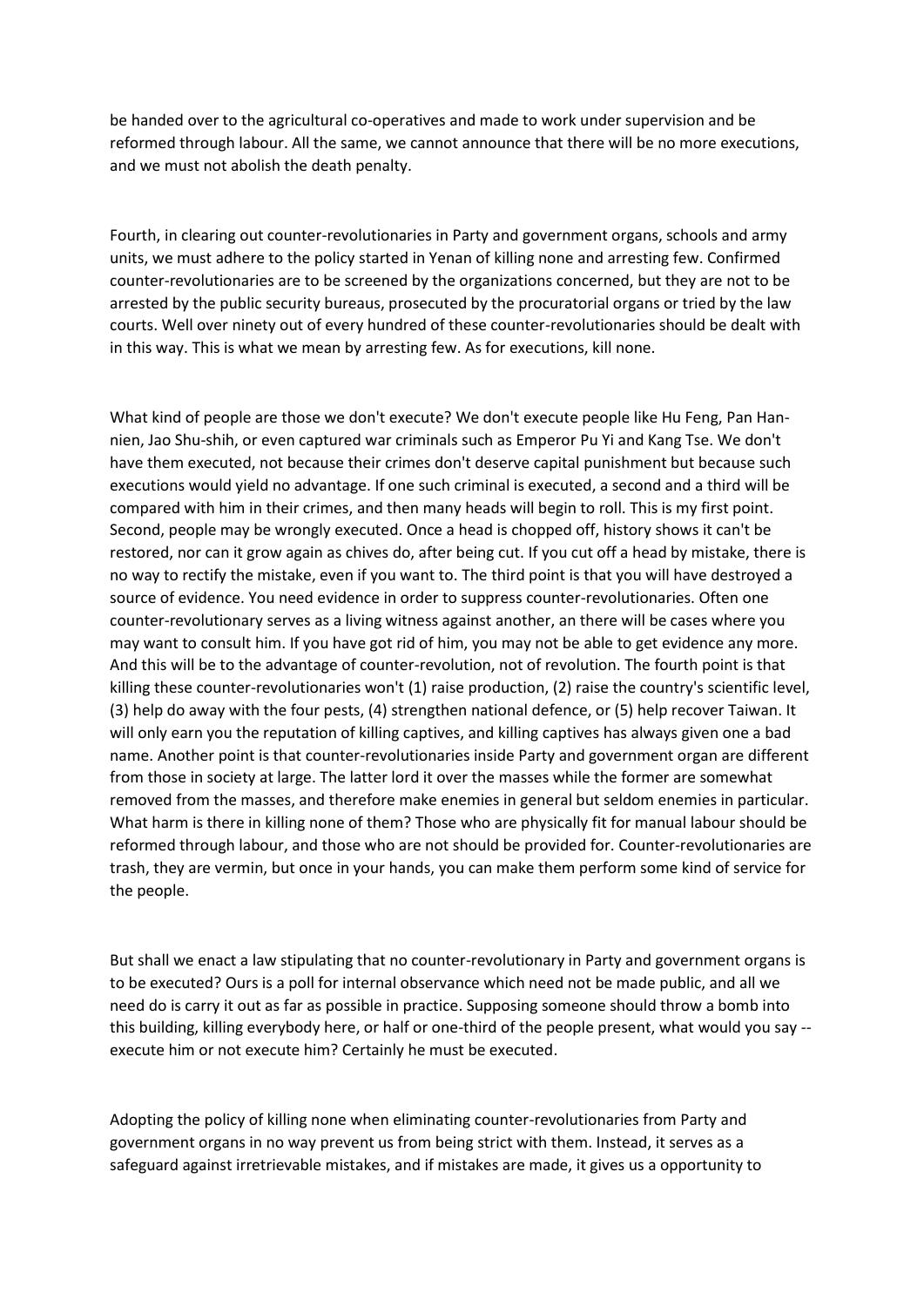correct them. In this way many people will be put a ease and distrust among comrades inside the Party avoided. If counter-revolutionaries are not executed, they have to be fed. All counterrevolutionaries should be given a chance to earn a living, so that the can start anew. This will be good for the cause of the people and be well received abroad.

The suppression of counter-revolutionaries still calls for hard work. We must not relax. In future not only must the suppression of counter-revolutionaries in society continue, but we must also uncover all the hidden counter-revolutionaries in Party and government organs, schools and army units. We must draw a clear distinction between ourselves and the enemy. If the enemy is allowed to worm his way into our ranks and even into our organs of leadership, we know only too well how serious a threat this will be to the cause of socialism and to the dictatorship of the proletariat.

### IX. THE RELATIONSHIP BETWEEN RIGHT AND WRONG

A clear distinction must be made between right and wrong, whether inside or outside the Party. How to deal with people who have made mistakes is an important question. The correct attitude towards them should be to adopt a policy of "learning from past mistakes to avoid future ones and curing the sickness to save the patient", help them correct their mistakes and allow them to go on taking part in the revolution. In those days when the dogmatists headed by Wang Ming were in the saddle, our Party erred on this question, picking up the bad aspect of Stalin's style of work. In society the dogmatists rejected the middle forces and inside the Party they did not allow people to correct their mistakes; they barred both from the revolution.

The True Story of Ah Q is a fine story. I would recommend comrades who have read it before to reread it and those who haven't to read it carefully. In this story Lu Hsun writes mainly about a peasant who is backward and politically unawakened. He devotes a whole chapter, "Barred from the Revolution", to describing how a bogus foreign devil bars Ah Q from the revolution. Actually, all Ah Q understands by revolution is helping himself to a few things just like some others. But even this kind of revolution is denied him by the bogus foreign devil. It seems to me that in this respect some people are quite like that bogus foreign devil. They barred from the revolution those who had committed errors, drawing no distinction between the making of mistakes and counter-revolution, and went so far as to kill a number of people who were guilty only of mistakes. We must take this lesson to heart. It is bad either to bar people outside the Party from the revolution or to prohibit erring comrades inside the Party from making amends.

With regard to comrades who have erred, some people say we must observe them and see if they are going to correct their mistakes. I would say just observing them will not do, we must help them correct their mistakes. That is to say, first we must observe and second we must give help. Everybody needs help; those who have not done wrong need it and those who have need it still more. Probably no one is free from mistakes, only some make more and some less, and once they do they need help. It is passive just to observe; conditions must be created to help those who have erred to mend their ways. A clear distinction must be drawn between right and wrong, for inner-Party controversies over principle are a reflection inside the Party of the class struggle in society, and no equivocation is to be tolerated. It is normal, in accordance with the merits of the case, to mete out appropriate and well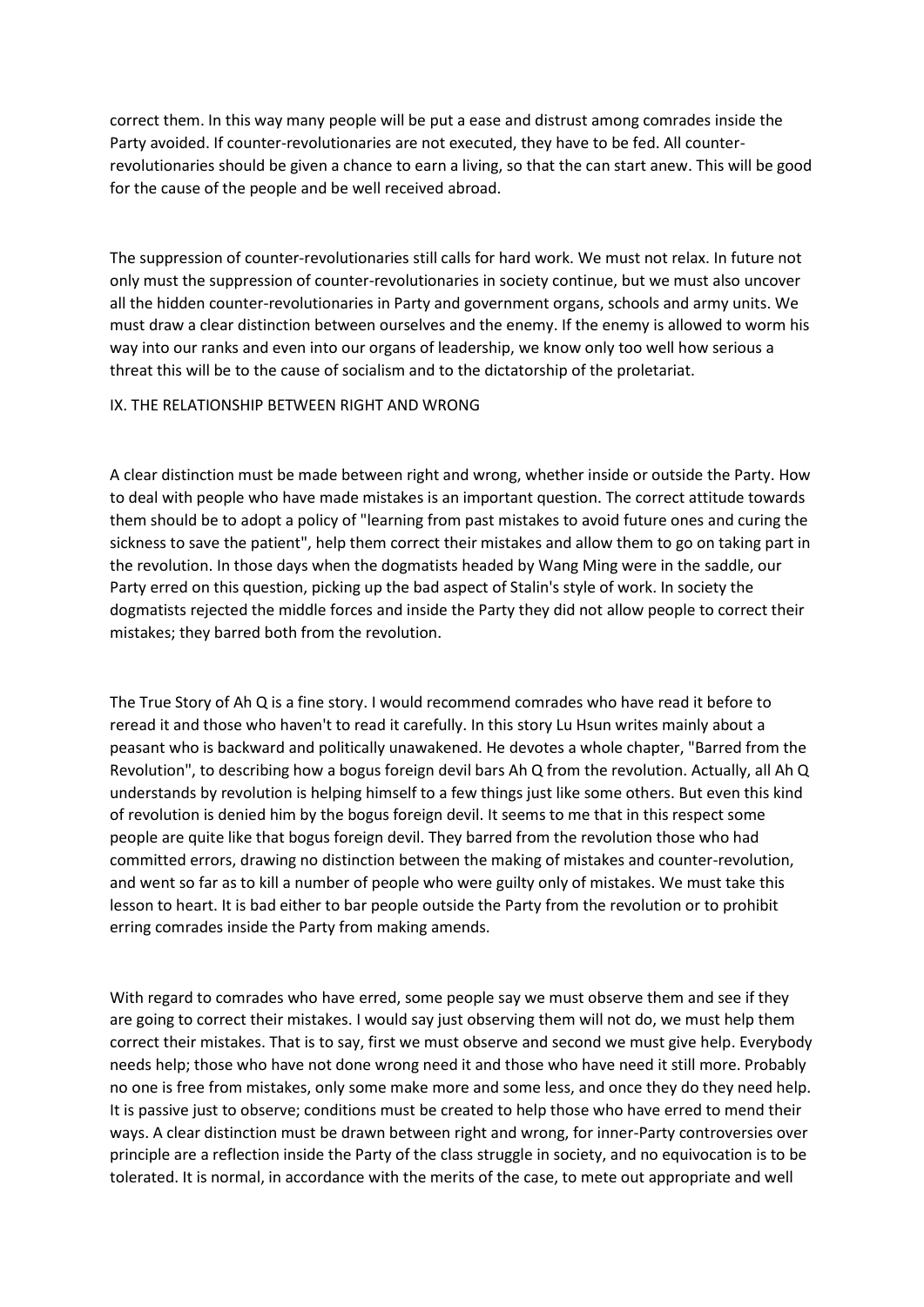grounded criticism to comrades who have erred, and even to conduct necessary struggle against them; this is to help them correct mistakes. To deny them help and, what is worse, to gloat over their mistakes, is sectarianism.

For revolution, it is always better to have more people. Except for a few who cling to their mistakes and fail to mend their ways after repeated admonition, the majority of those who have erred can correct their mistakes. People who have had typhoid become immune to it; similarly, people who have made mistakes will make fewer ones provided they are good at drawing lessons. On the other hand, since it is easier for those who have not erred to become cocky, they are prone to make mistakes. Let us be careful, for those who fix people guilty of mistakes will more often than not end up finding themselves in a fix. Kao Kang started out to lift a rock to hurl at others only to find himself being knocked down. Treating with good will those who have erred will win general approval and unite people. A helpful attitude or a hostile attitude towards comrades who have erred -- this is a criterion for judging whether one is well-intentioned or ill-intentioned.

The policy of "learning from past mistakes to avoid future ones and curing the sickness to save the patient" is a policy for uniting the whole Party. We must stick to this policy.

## X. THE RELATIONSHIP BETWEEN CHINA AND OTHER COUNTRIES

We have put forward the slogan of learning from other countries. I think we have been right. At present, the leaders of some countries are chary and even afraid of advancing this slogan. It takes some courage to do so, because theatrical pretensions have to be discarded.

It must be admitted that every nation has its strong points. If not, how can it survive? How can it progress? On the other hand, every nation has its weak points. Some believe that socialism is just perfect, without a single flaw. How can that be true? It must be recognized that there are always two aspects, the strong points and the weak points. The secretaries of our Party branches, the company commanders and platoon leaders of our army have all learned to jot down both aspects in their pocket notebooks, the weak points as well as the strong ones, when summing up their experience. They all know there are two aspects to everything, why do we mention only one? There will always be two aspects, even ten thousand years from now. Each age, whether the future or the present, has its own two aspects, and each individual has his own two aspects. In short, there are two aspects, not just one. To say there is only one is to be aware of one aspect and to be ignorant of the other.

Our policy is to learn from the strong points of all nations and all countries, learn all that is genuinely good in the political, economic, scientific and technological fields and in literature and art. But we must learn with an analytical and critical eye, not blindly, and we mustn't copy everything indiscriminately and transplant mechanically. Naturally, we mustn't pick up their shortcomings and weak points.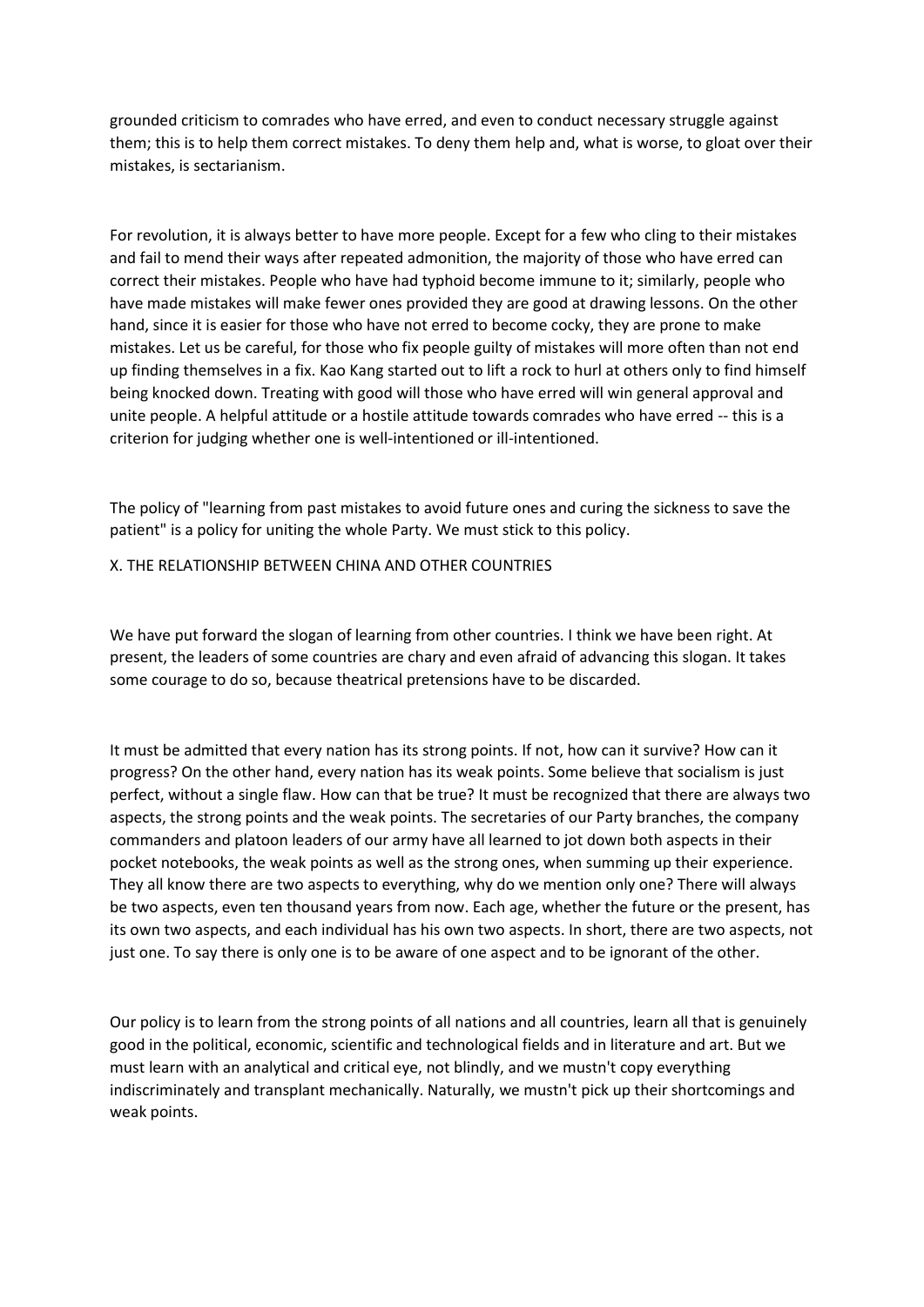We should adopt the same attitude in learning from the experience of the Soviet Union and other socialist countries. Some of our people were not clear about this before and even picked up their weaknesses. While they were swelling with pride over what they had picked up, it was already being discarded in those countries; as a result, they had to do a somersault like the Monkey Sun Wu-kung. For instance, there were people who accused us of making a mistake of principle in setting up a Ministry of Culture and a Bureau of Cinematography rather than a Ministry of Cinematography and a Bureau of Culture, as was the case in the Soviet Union. They did not anticipate that shortly afterwards the Soviet Union would make a change and set up a Ministry of Culture as we had done. Some people never take the trouble to analyse, they simply follow the "wind". Today, when the north wind is blowing, they join the "north wind" school; tomorrow, when there is a west wind, they switch to the "west wind" school; afterwards when the north wind blows again, they switch back to the "north wind" school. They hold no independent opinion of their own and often go from one extreme to the other.

In the Soviet Union, those who once extolled Stalin to the skies have now in one swoop consigned him to purgatory. Here in China some people are following their example. It is the opinion of the Central Committee that Stalin's mistakes amounted to only 30 per cent of the whole and his achievements to 70 per cent, and that all things considered Stalin was nonetheless a great Marxist. We wrote "On the Historical Experience of the Dictatorship of the Proletariat" on the basis of this evaluation. This assessment of 30 per cent for mistakes and 70 per cent for achievements is just about right. Stalin did a number of wrong things in connection with China. The "Left" adventurism pursued by Wang Ming in the latter part of the Second Revolutionary Civil War period and his Right opportunism in the early days of the War of Resistance Against Japan can both be traced to Stalin. At the time of the War of Liberation, Stalin first enjoined us not to press on with the revolution, maintaining that if civil war flared up, the Chinese nation would run the risk of destroying itself. Then when fighting did erupt, he took us half seriously, half sceptically. When we won the war, Stalin suspected that ours was a victory of the Tito type, and in 1949 and 1950 the pressure on us was very strong indeed. Even so, we maintain the estimate of 30 per cent for his mistakes and 70 per cent for his achievements. This is only fair.

In the social sciences and in Marxism-Leninism, we must continue to study Stalin diligently wherever he is right. What we must study is all that is universally true and we must make sure that this study is linked with Chinese reality. It would lead to a mess if every single sentence, even of Marx's, were followed. Our theory is an integration of the universal truth of Marxism-Leninism with the concrete practice of the Chinese revolution. At one time some people in the Party went in for dogmatism, and this came under our criticism. Nevertheless, there is still dogmatism today. It still exists in academic circles and in economic circles too.

In the natural sciences we are rather backward, and here we should make a special effort to learn from foreign countries. And yet we must learn critically, not blindly. In technology I think first we have to follow others in most cases, and it is better for us to do so, since that is what we are lacking at present and know little about. However, in those cases where we already have clear knowledge, we must not follow others in every detail.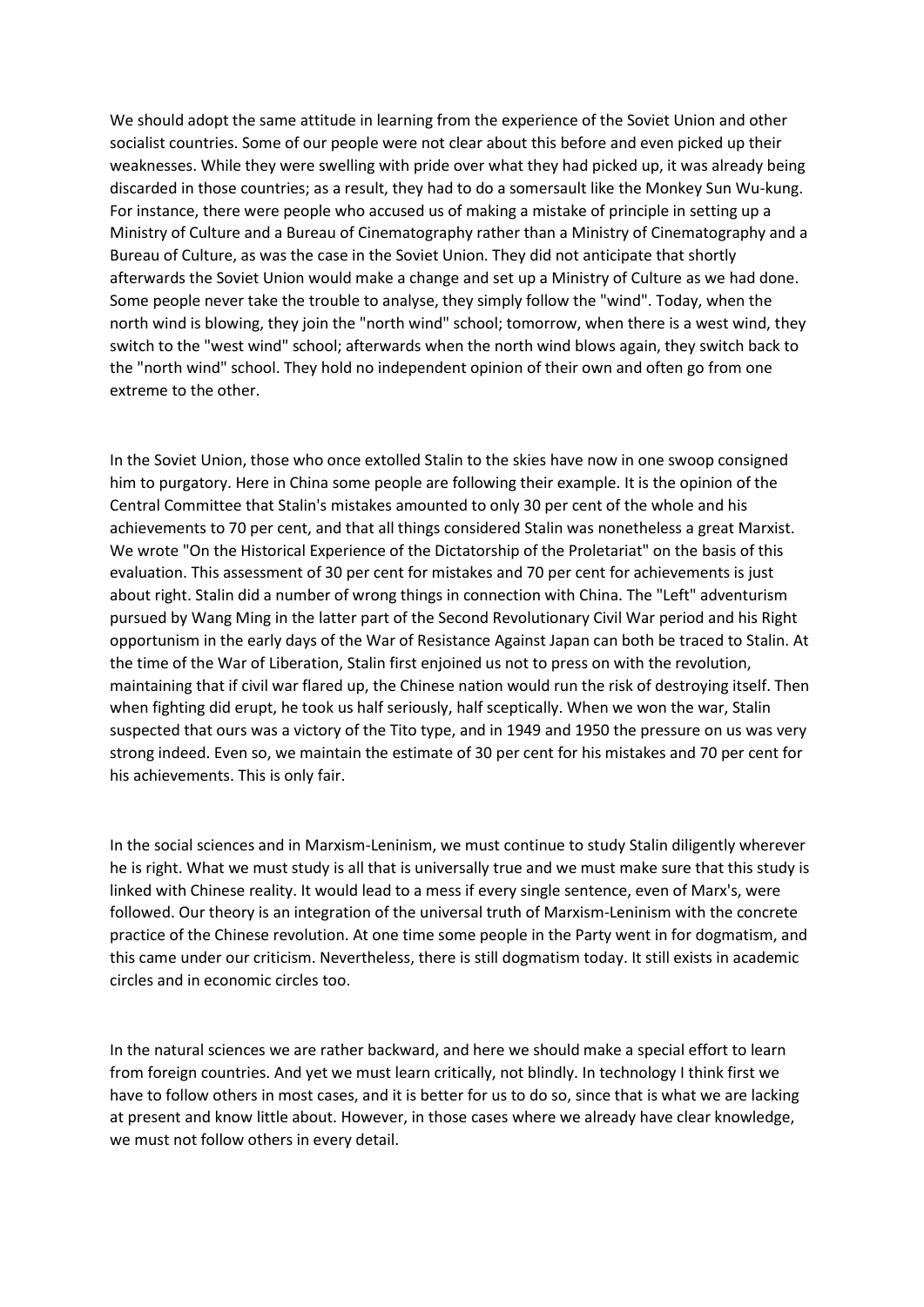We must firmly reject and criticize all the decadent bourgeois systems, ideologies and ways of life of foreign countries. But this should in no way prevent us from learning the advanced sciences and technologies of capitalist countries and whatever is scientific in the management of their enterprises. In the industrially developed countries they run their enterprises with fewer people and greater efficiency and they know how to do business. All this should be learned well in accordance with our own principles in order to improve our work. Nowadays, those who make English their study no longer work hard at it, and research papers are no longer translated into English, French, German or Japanese for exchange with other countries. This too is a kind of blind prejudice. Neither the indiscriminate rejection of everything foreign, whether scientific, technological or cultural, nor the indiscriminate imitation of everything foreign as noted above, has anything in common with the Marxist attitude, and neither in any way benefits our cause.

In my opinion, China has two weaknesses, which are at the same time two strong points.

First, in the past China was a colonial and semi-colonial country, not an imperialist power, and was always bullied by others. Its industry and agriculture are not developed and its scientific and technological level is low, and except for its vast territory, rich resources, large population, long history, The Dream of the Red Chamber in literature, and so on, China is inferior to other countries in many respects, and so has no reason to feel conceited. However, there are people who, having been slaves too long, feel inferior in everything and don't stand up straight in the presence of foreigners. They are just like Chia Kuei [3] in the opera The Famen Temple who, when asked to take a seat, refuses to do so, giving the excuse that he is used to standing in attendance. Here we need to bestir ourselves, enhance our national confidence and encourage the spirit typified by "scorn U.S. imperialism", which was fostered during the movement to resist U.S. aggression and aid Korea.

Second, our revolution came late. Although the Revolution of 1911 which overthrew the Ching emperor preceded the Russian revolution, there was no Communist Party at that time and the revolution failed. Victory in the people's revolution came only in 1949, some thirty years later than the October Revolution. On this account too, we are not in a position to feel conceited. The Soviet Union differs from our country in that, firstly, tsarist Russia was an imperialist power and, secondly, it had the October Revolution. As a result, many people in the Soviet Union are conceited and very arrogant.

Our two weaknesses are also strong points. As I have said elsewhere, we are first "poor" and second "blank". By "poor" I mean we do not have much industry and our agriculture is underdeveloped. By "blank" I mean we are like a blank sheet of paper and our cultural and scientific level is not high. From the developmental point of view, this is not bad. The poor want revolution, whereas it is difficult for the rich to want revolution. Countries with a high scientific and technological level are overblown with arrogance. We are like a blank sheet of paper, which is good for writing on.

Being "poor" and "blank" is therefore all to our good. Even when one day our country becomes strong and prosperous, we must still adhere to the revolutionary stand, remain modest and prudent,